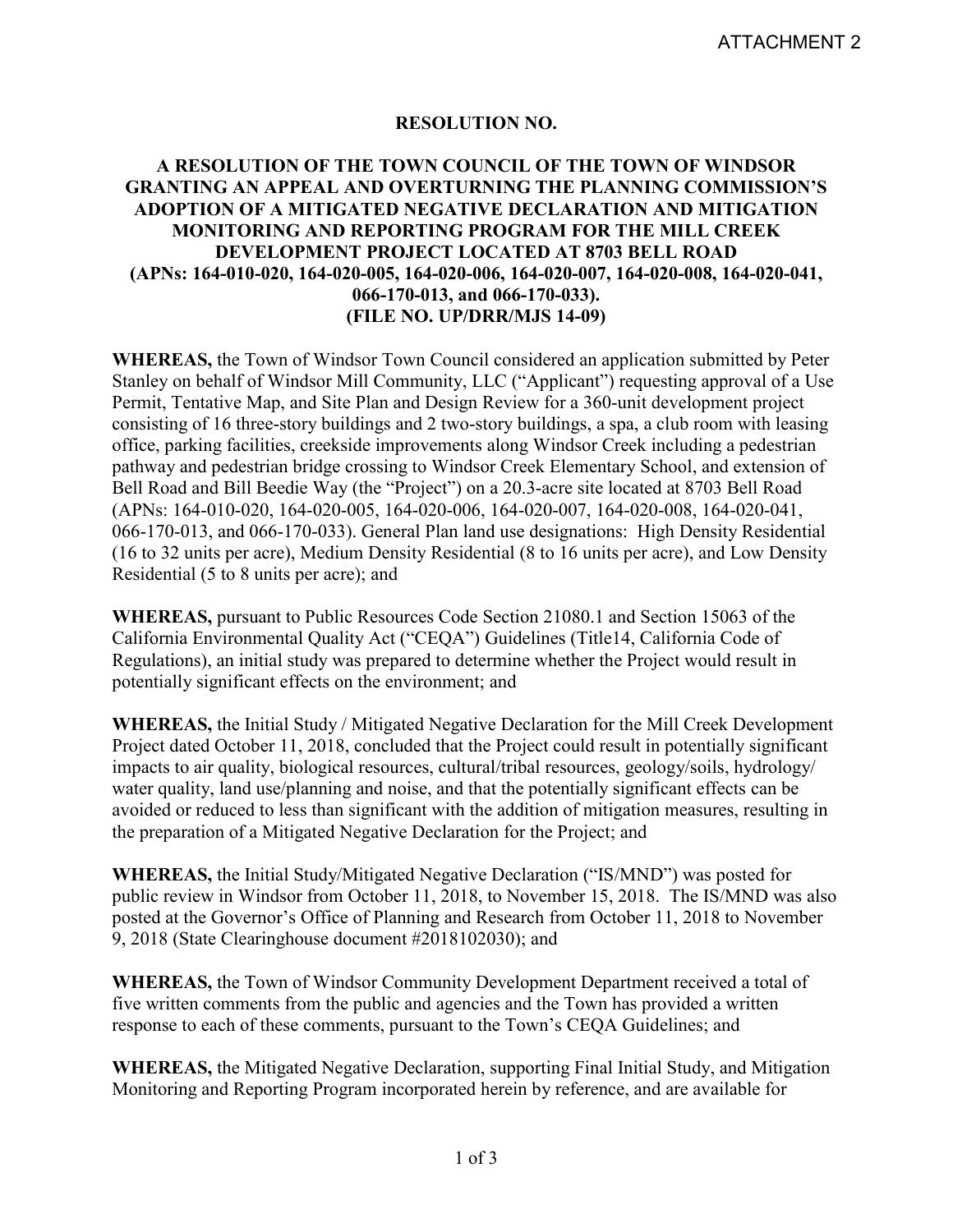review in the Community Development Department at Windsor Town Hall, 9291 Old Redwood Hwy, Building 400, Windsor, CA Monday through Thursday from 7:00 am to 6:00 pm; and

**WHEREAS,** pursuant to CEQA Guidelines Section 15074, all documents and files which constitute the record of all proceedings upon which the decisions associated with the project are on file in the Community Development Department of the Town of Windsor at 9291 Old Redwood Hwy, Building 400, Windsor, CA 95492; and

**WHEREAS,** a part of the Mitigated Negative Declaration consists of a Mitigation Monitoring and Reporting Program consistent with the requirements of the Public Resources Code Section 21081.6, which lists all of the mitigation measures, specifies the appropriate responsible party for implementing each mitigation measure, and identifies approximate time frames for implementing of each mitigation measure; and

**WHEREAS,** at a duly notice Public Hearing held on February 26, 2019, the Planning Commission adopted the Mitigated Negative Declaration and Mitigation Monitoring and Reporting Program for the Project; and

**WHEREAS,** on March 7, 2019, Councilmember Sam Salmon filed an appeal of the adoption of the Mitigated Negative Declaration contending, among other issues, that the type and density of residential development proposed in the Village Residential portions of the Project is inconsistent with General Plan, Station Area/Downtown Specific Plan and Zoning applicable to the site and therefore the Initial Study/Mitigated Negative Declaration "failed to provide an accurate basis from which comments could be provided by those interested in the Town's development;" and

**WHEREAS,** at a duly notice public hearing held on June 26, 2019, the Town Council considered the appeal, at which time all interested persons were given an opportunity to be heard; and

**WHEREAS,** the Town Council considered all written and oral testimony submitted at the public hearing; and

**WHEREAS,** the Town Council makes the following findings relative to the Initial Study/Mitigated Negative Declaration for the Project:

- 1. The Initial Study and Mitigated Negative Declaration does not comply with the California Environmental Quality Act and does not adequately analyze the potential environmental impacts of the Project in that … **[insert City Council findings here]**
- 2. The Initial Study and Mitigated Negative Declaration must be revised to adequately disclose, and, if necessary, mitigate the environmental impacts of the Project in compliance with the California Environmental Quality Act.